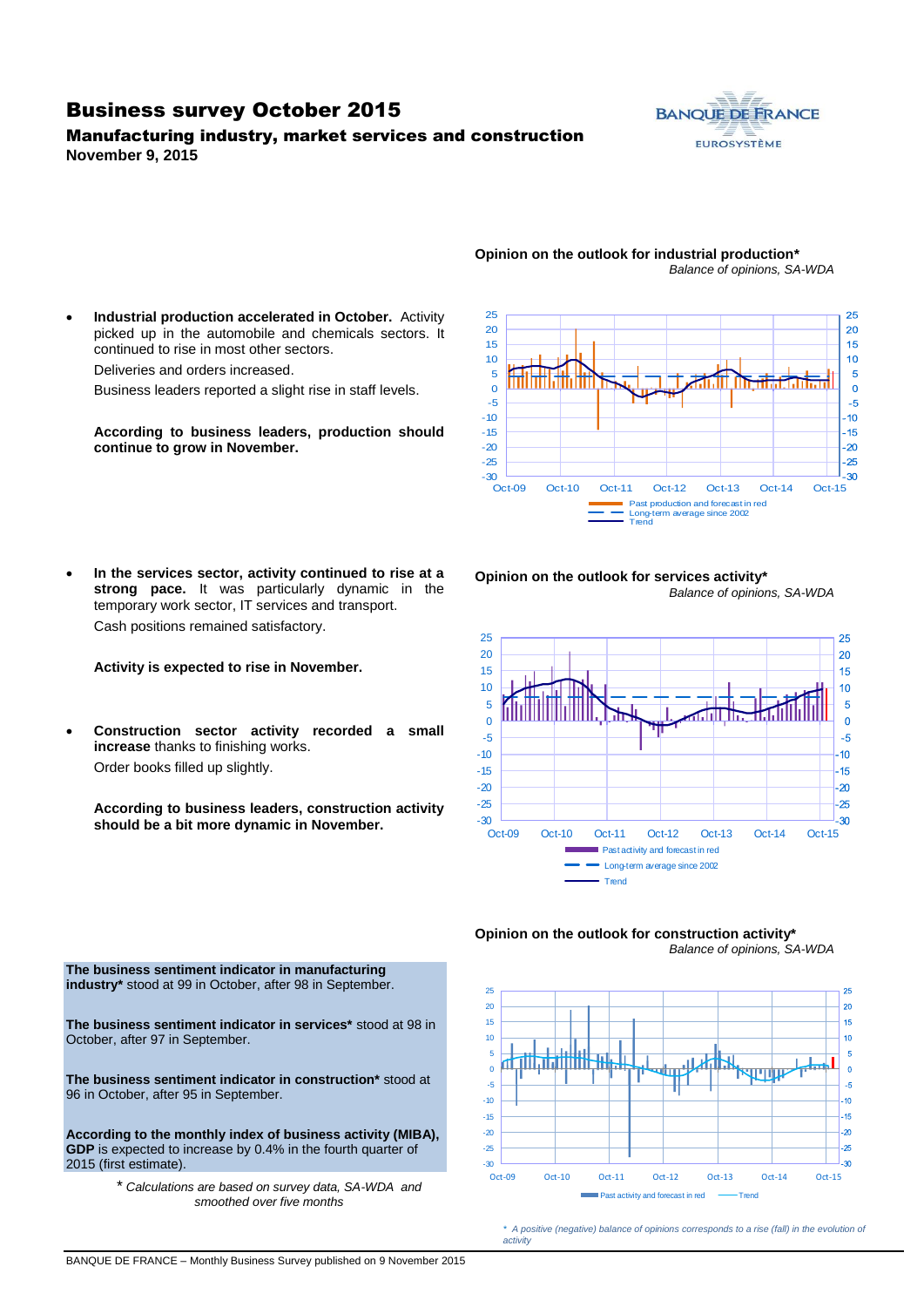| manuravturniy muusti y        |             |             |                |        |        |        |                |             |        |              |                |               |
|-------------------------------|-------------|-------------|----------------|--------|--------|--------|----------------|-------------|--------|--------------|----------------|---------------|
|                               | Dec-14      | $Jan-15$    | Feb-15         | Mar-15 | Apr-15 | May-15 | $Jun-15$       | $Jul-15$    | Aug-15 | Sep-15       | $Oct-15$       | <b>Nov-15</b> |
| <b>Change</b>                 |             |             |                |        |        |        |                |             |        |              |                | Forecast      |
| Production                    | $\mathbf 0$ | 7           | $\overline{2}$ | 4      | 2      | 6      | 2              | 1           | 3      | $\mathbf{2}$ | $\overline{7}$ | 6             |
| <b>Deliveries</b>             | 4           | 11          | $\mathbf{1}$   | 5      | 6      | 8      | 2              | 5           | 3      | 3            | 6              |               |
| Total orders                  | 5           | 8           | 1              | 5      | 6      | 8      | 3              | 5           | 6      | 5            | $\overline{7}$ |               |
| Staff                         | $-2$        | 1           | $\mathbf 0$    | $-1$   | 0      | 0      | $\mathbf 0$    | 0           | $-1$   | 2            | 3              |               |
| Final goods prices            | $-1$        | $-4$        | $-1$           | $-1$   | $-1$   | $-1$   | $-1$           | $-1$        | $-1$   | $-1$         | $-1$           |               |
| Commodity prices              | $-2$        | $-5$        | $-2$           | $-1$   | 0      | 1      | 2              | $\mathbf 0$ | $-3$   | $-3$         | $-1$           |               |
| Level                         |             |             |                |        |        |        |                |             |        |              |                |               |
| Order books                   | 4           | $\mathbf 0$ | $\mathbf 0$    | 2      | 5      | 4      | 5              | 6           | 8      | 9            | 8              |               |
| Inventories of finished goods | 5           | 3           | 5              | 4      | 4      | 4      | $\overline{4}$ | 4           | 4      | 5            | 4              |               |
| Capacity utilisation rate     | 76.2        | 76.8        | 76.5           | 76.6   | 76.6   | 76.9   | 77.2           | 76.9        | 77.2   | 77.3         | 77.7           |               |
| Cash positions                | 6           | 7           | 6              | 11     | 11     | 10     | 9              | 9           | 9      | 10           | 11             |               |

# **Manufacturing industry**

## **Services**

|                  | $Dec-14$ | $Jan-15$ | Feb-15         | Mar-15 | Apr-15 | May-15      | Jun-15 | Jul-15 | Aug-15 | Sep-15 | Oct-15 | Nov-15   |
|------------------|----------|----------|----------------|--------|--------|-------------|--------|--------|--------|--------|--------|----------|
| <b>Change</b>    |          |          |                |        |        |             |        |        |        |        |        | Forecast |
| Activity         | 6        | 4        | 8              | 5      | 9      | 3           | 9      | 9      | 5      | 12     | 12     | 10       |
| Aggregate demand | 6        | 2        | 5              | 5      | 8      | 5           | 10     | 8      | 1      | 12     | 12     |          |
| Prices           | $-4$     | -6       | -1             | $-2$   | 1      | $\mathbf 0$ | $-2$   |        | -1     | 0      | -1     |          |
| Staff            | 3        |          | $\overline{2}$ | 3      | 3      | 2           | 6      | 3      | 3      | 4      | 4      |          |
| Level            |          |          |                |        |        |             |        |        |        |        |        |          |
| Cash positions   | 12       | 12       | 8              | 14     | 13     | 14          | 13     | 14     | 14     | 13     | 16     |          |
| $R = 1$          |          |          |                |        |        |             |        |        |        |        |        |          |

### **Construction**

|                         | $Dec-14$ | $Jan-15$ | Feb-15       | Mar-15 | Apr-15      | May-15      | Jun-15 | Jul-15 | Aug-15 | Sep-15 | $Oct-15$ | <b>Nov-15</b> |
|-------------------------|----------|----------|--------------|--------|-------------|-------------|--------|--------|--------|--------|----------|---------------|
| <b>Change</b>           |          |          |              |        |             |             |        |        |        |        |          | Forecast      |
| Activity                | $-3$     | 0        | $\mathbf{0}$ | 3      | $-1$        | $\mathbf 0$ | 4      | 0      |        |        |          | 4             |
| <b>Estimates prices</b> | -4       | -6       | $-4$         | $-4$   | $-4$        | $-3$        | -3     | $-3$   | $-2$   | $-2$   | $-2$     |               |
| Staff                   | $-2$     | $-3$     | $-3$         | $-1$   | $-1$        | $-2$        | $-1$   | 0      | 0      | -1     | 0        |               |
| ∣Level                  |          |          |              |        |             |             |        |        |        |        |          |               |
| Order books             | $-5$     | $-7$     | $-4$         | $-2$   | $\mathbf 0$ | 3           | -1     | 5      | 4      | 5      | 6        |               |

#### Notes:

- A positive (negative) balance of opinions corresponds to a rise (fall) in the evolution of activity.
- The last point corresponds to the business leaders' forecasts of future activity.
- The series are revised on a monthly basis. These revisions take into account additional gross data and the evolution of the seasonal and working-day adjustment depending on the latest available data. The business sentiment indicators of the previous months are revised accordingly.